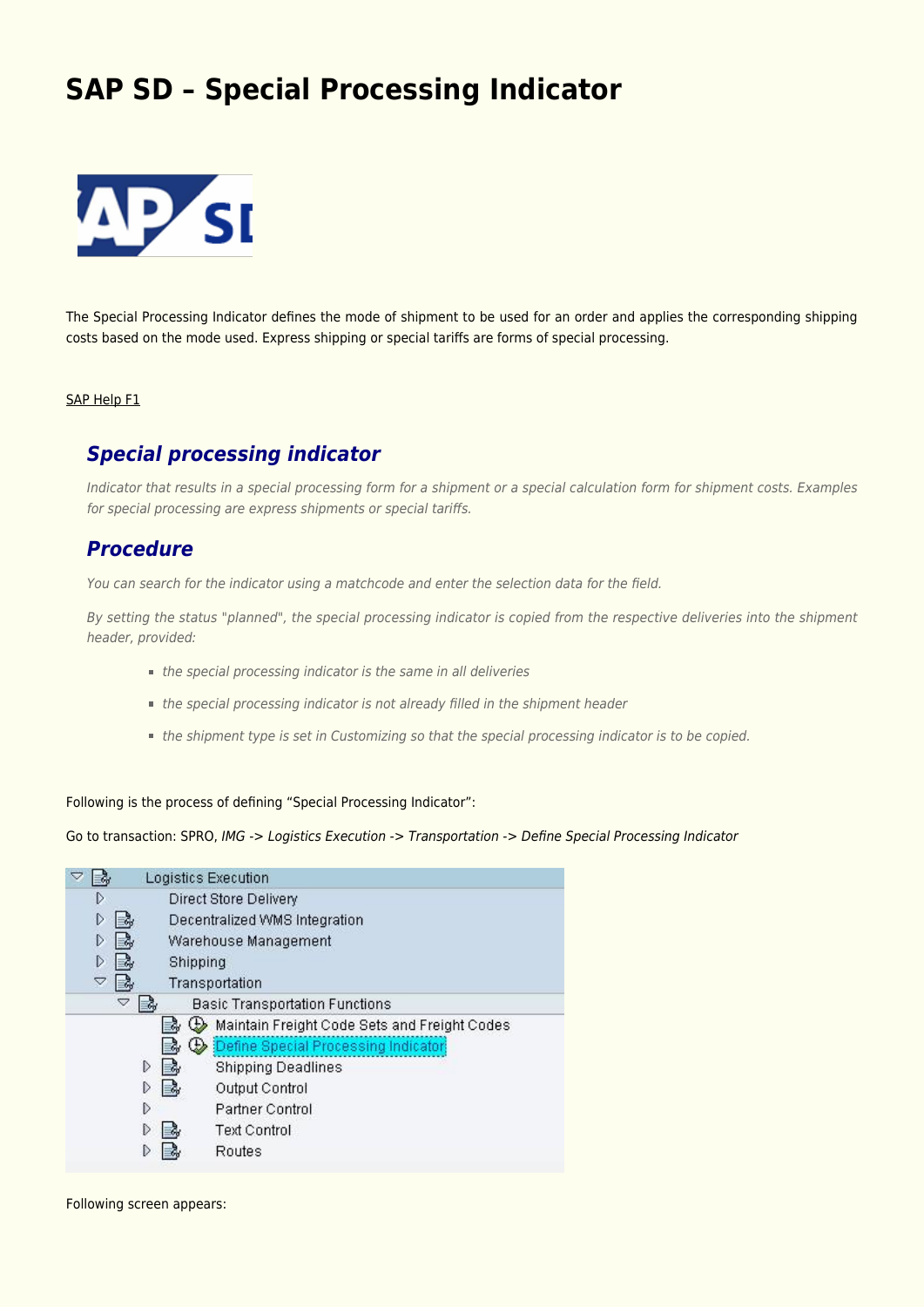## **Change View "Special Processing Indicator": Overv**

|  |      |             | New Entries <b>&amp; B B B B</b> |  |
|--|------|-------------|----------------------------------|--|
|  | SpPI | Description |                                  |  |
|  |      |             |                                  |  |
|  |      |             |                                  |  |
|  |      |             |                                  |  |

Click on New entries. Add a Special

Processing Indicator.

|      | <b>New Entries: Overview of Added Entries</b> |  |
|------|-----------------------------------------------|--|
|      | BBBB                                          |  |
| SpPI | Description                                   |  |
| ZSPI | <b>Special Processing indicator</b>           |  |
|      |                                               |  |

Save your entries.

All entries regarding the "Special Processing Indicator" are stored in the table TVSAK and the texts for the same are stored in the table TVSAKT.

Following is the procedure to set the "Special Processing Indicator" in the Sales Order:

Open any of the available Sales Order (Transaction VA02):

| lg                                           |               | Sales document Edit Goto Extras Environment | System Help     |                                                            |                 |                             |
|----------------------------------------------|---------------|---------------------------------------------|-----------------|------------------------------------------------------------|-----------------|-----------------------------|
| $\bullet$                                    | ū)            | В<br>o<br>a                                 | 日間<br><b>OB</b> | 假                                                          |                 |                             |
| <b>Change Standard Order 11891: Overview</b> |               |                                             |                 |                                                            |                 |                             |
| 田生<br>囡                                      | 日日<br>♠       | $\bigcirc$                                  | <b>图 Orders</b> |                                                            |                 |                             |
| Standard Order                               | 11891         |                                             | Net value       |                                                            | 0.00            | <b>EUR</b>                  |
| Sold-to party                                | SCEM 02       |                                             |                 | TMO Stuart / Park Avenue 10 / D-21323 Hamburg              |                 |                             |
| Ship-to party                                | SCEM 02       |                                             |                 | TMO Stuart///Park Avenue/10/21323/Hamburg/DE/0000000001/// |                 |                             |
| PO Number                                    |               |                                             | PO date         |                                                            |                 | ₽                           |
| Sales                                        | Item overview | Item detail                                 | Ordering party  | Procurement                                                | <b>Shipping</b> | Display doc, header details |
| Reg. deliv.date                              | D             | 08.08.2006                                  | Deliver Plant   |                                                            |                 |                             |
| Complete dlv.                                |               |                                             | Total Weight    |                                                            | 750 KG          |                             |
| Delivery block                               |               | 面                                           | Volume          |                                                            | 8.000           |                             |
| <b>Billing block</b>                         |               |                                             | Pricing date    | 28.07.2006                                                 |                 |                             |
| Payment card                                 |               |                                             | Exp.date        |                                                            |                 |                             |

Click on "Display doc. Header details" (highlighted above):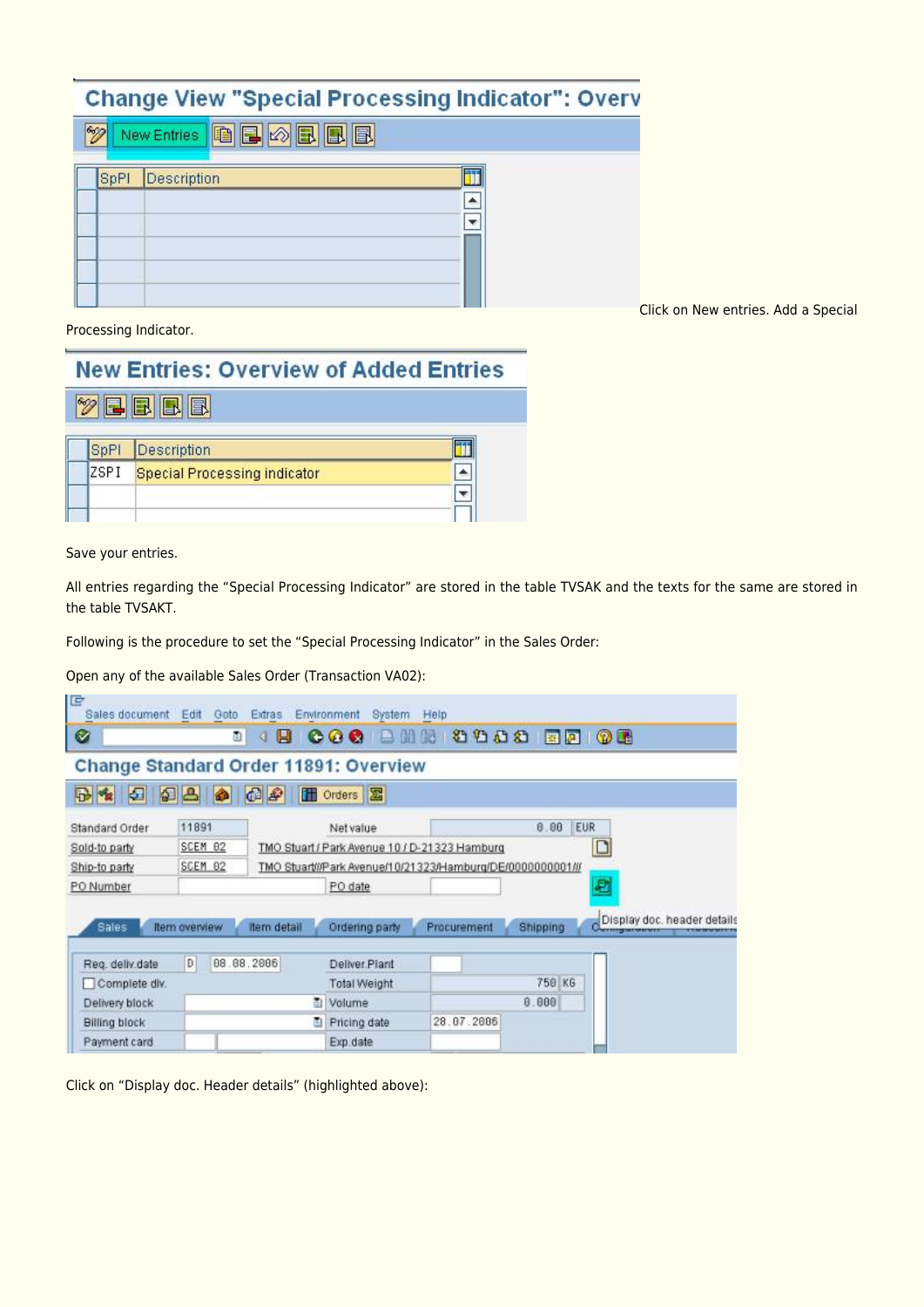|                       | <b>Change Standard Order 11891: Header Data</b> |                                                       |            |         |                |
|-----------------------|-------------------------------------------------|-------------------------------------------------------|------------|---------|----------------|
| đ<br>B                |                                                 |                                                       |            |         |                |
| <b>Standard Order</b> | 11891                                           | Purchase order no.                                    |            |         |                |
| Sold-to party         | <b>SCEM 02</b>                                  | TMO Stuart / Park Avenue 10 / D-21323 Hamburg         |            |         |                |
|                       |                                                 |                                                       |            |         |                |
| <b>Sales</b>          | Shipping<br><b>Billing Document</b>             | Payment cards                                         | Accounting |         | Conditions     |
| Order Type            | 0R<br><b>Standard Order</b>                     | Document date                                         |            |         | 28.07.2006 (d) |
| Sales area data       | 0001<br>$1$ 01 $1$ 01                           | Sales Org. Germany, Direct Sales, Product Division 01 |            |         |                |
| Sales office          |                                                 | Created by                                            |            | D040804 |                |
| Sales group           |                                                 | Created on                                            |            |         | 28.07.2006     |
| Version               |                                                 | Guarantee                                             |            |         |                |
| Order reason          |                                                 |                                                       | ð          |         |                |
|                       |                                                 | ū                                                     |            |         |                |

#### Click on the tab "Shipping"

w

| Ship-to Party          | SCEM 82       |                   | TMO Stuart///Park Avenue/10/21323/Hamburg/DE/0000000001/// |
|------------------------|---------------|-------------------|------------------------------------------------------------|
| Shipping               |               |                   |                                                            |
| <b>Unloading Point</b> |               | Receiving point   |                                                            |
| Department             |               |                   |                                                            |
| Delivery block         | ū             |                   | Complete delivery                                          |
| Shipping Cond.         | Ò<br>Standard |                   | Order Combination                                          |
| DG mgmt profile        |               |                   | Contains DG                                                |
| MnsOfTms type          |               | Shipping type     |                                                            |
| MeansTransp.           |               | <b>SpecProcid</b> | e                                                          |
| POD-relevant           |               |                   |                                                            |

Enter the value in the field "Special Processing Indicator":